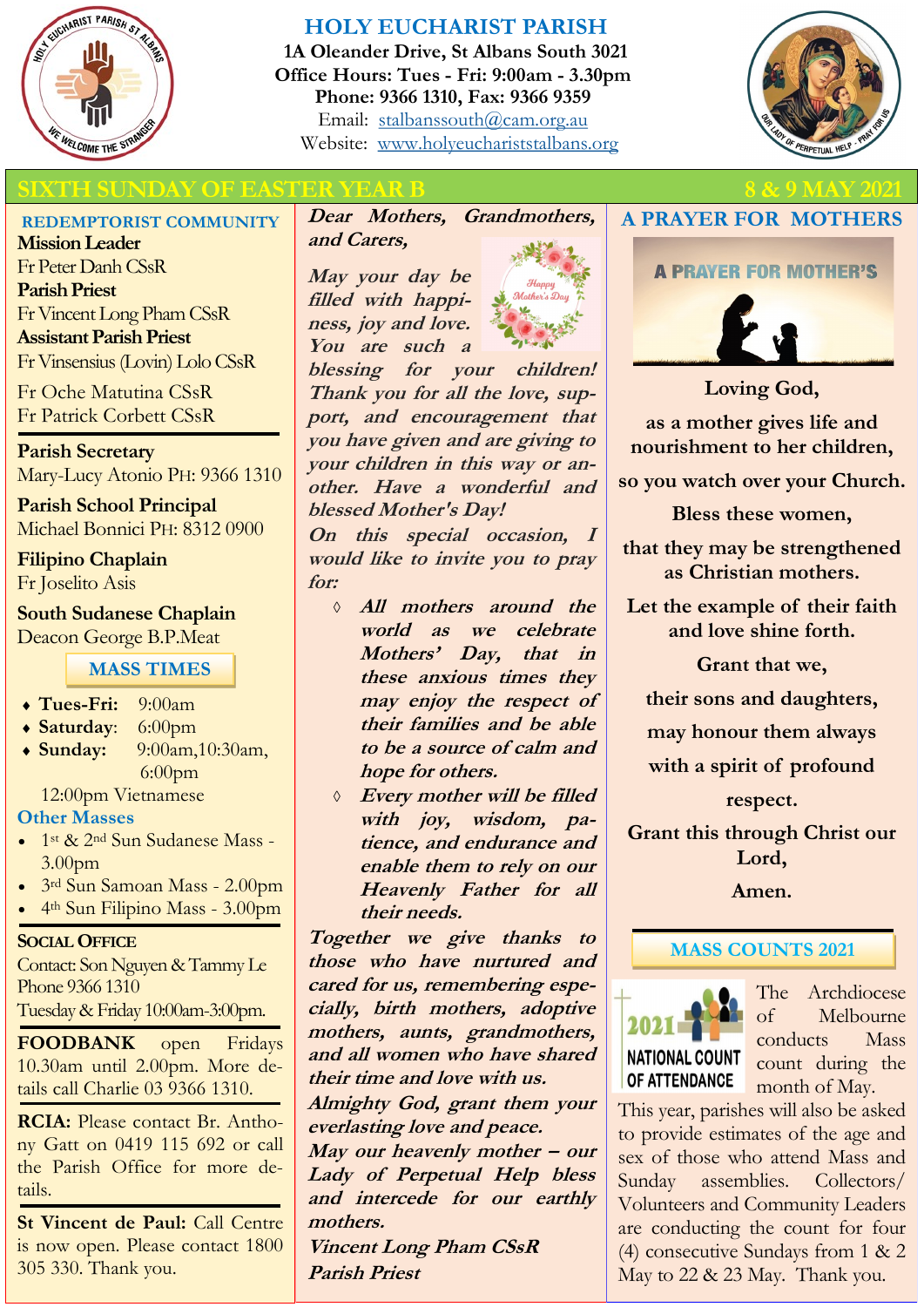#### **THE LIVING WORD**

#### **First reading Acts 10:25-26,34-35,44-48**

*The pagans have received the Holy Spirit just as much as we have*

As Peter reached the house Cornelius went out to meet him, knelt at his feet and prostrated himself. But Peter helped him up. 'Stand up,' he said 'I am only a man after all!'

Then Peter addressed them: 'The truth I have now come to realise' he said 'is that God does not have favourites, but that anybody of any nationality who fears God and does what is right is acceptable to him.'

While Peter was still speaking the Holy Spirit came down on all the listeners. Jewish believers who had accompanied Peter were all astonished that the gift of the Holy Spirit should be poured out on the pagans too, since they could hear them speaking strange languages and proclaiming the greatness of God. Peter himself then said, 'Could anyone refuse the water of baptism to these people, now they have received the Holy Spirit just as much as we have?' He then gave orders for them to be baptised in the name of Jesus Christ. Afterwards they begged him to stay on for some days.

#### **Responsorial Psalm Ps. 97(98):1-4**

#### **The Lord has revealed to the nations his saving power.**

Sing a new song to the Lord for he has worked wonders. His right hand and his holy arm have brought salvation.

# **The Lord has revealed to the nations his saving power.**

The Lord has made known his salvation; has shown his justice to the nations. He has remembered his truth and love for the house of Israel.

#### **The Lord has revealed to the nations his saving power.**

All the ends of the earth have seen the salvation of our God. Shout to the Lord, all the earth, ring out your joy.

# **The Lord has revealed to the nations his saving power.**

#### **Second reading 1 John 4:7-10**

#### *Let us love one another, since love comes from God*

My dear people, let us love one another since love comes from God and everyone who loves is begotten by God and knows God. Anyone who fails to love can never have known God, because God is love. God's love for us was revealed when God sent into the world his only Son so that we could have life through him; this is the love I mean: not our love for God, but God's love for us when he sent his Son to be the sacrifice that takes our sins away.

# **Gospel Acclamation John 14:23**

Alleluia, alleluia!

All who love me will keep my words, and my Father will love them and we will come to them. Alleluia!

# **Gospel John 15:9-17**

#### *You are my friends if you do what I command you*

Jesus said to his disciples: 'As the Father has loved me, so I have loved you. Remain in my love. If you keep my commandments you will remain in my love, just as I have kept my Father's commandments and remain in his love. I have told you this so that my own joy may be in you and your joy be complete. This is my commandment: love one another, as I have loved you. A man can have no greater love than to lay down his life for his friends. You are my friends, if you do what I command you. I shall not call you servants any more, because a servant does not know his master's business; I call you friends, because I have made known to you everything I have learnt from my Father. You did not choose me: no, I chose you; and I commissioned you to go out and to bear fruit, fruit that will last; and then the Father will give you anything you ask him in my name. What I command you is to love one another.'

# **REFLECTION ON THE GOSPEL**

What constitutes a Christian community? What makes it authentic? St John's gospel tries to answer these questions. Jesus uses a simple agricultural image – a vine and its branches – to illustrate his teaching on community.

Just as branches on a vine derive their life and fruitfulness by being attached to the vine, so do Christians live by being in union with God and produce godly fruit. God's inner life in the trinity is one of union in mutual love. This union spills over to creation. We and all of creation are the fruit of this love.

Jesus, in today's gospel passage develops the practical consequences of being branches attached to the vine. Jesus insists that his followers are to imitate this loving inner life of the Trinity. We are to love one another as fully and freely as God loves us. Moreover, we are instructed to use this love to benefit society. It is by performing acts of love that distinguishes us as true disciples of Jesus.

Many years ago, I heard a priest tell a story that has stuck in my memory. He spoke of a pumpkin farmer who was inspecting his harvest in the early stages of the crop's growth. Near the edge of the crop, he found a large glass jar that had been abandoned by a passer-by. On a whim, he placed a small pumpkin inside the jar while being careful not to damage its attachment to the vine.

Months later, the crop was ready to harvest. The farmer rediscovered the plant he had placed in the jar. The pumpkin filled all the space in the jar but it was miniature compared to the rest of the pumpkins in the crop. It was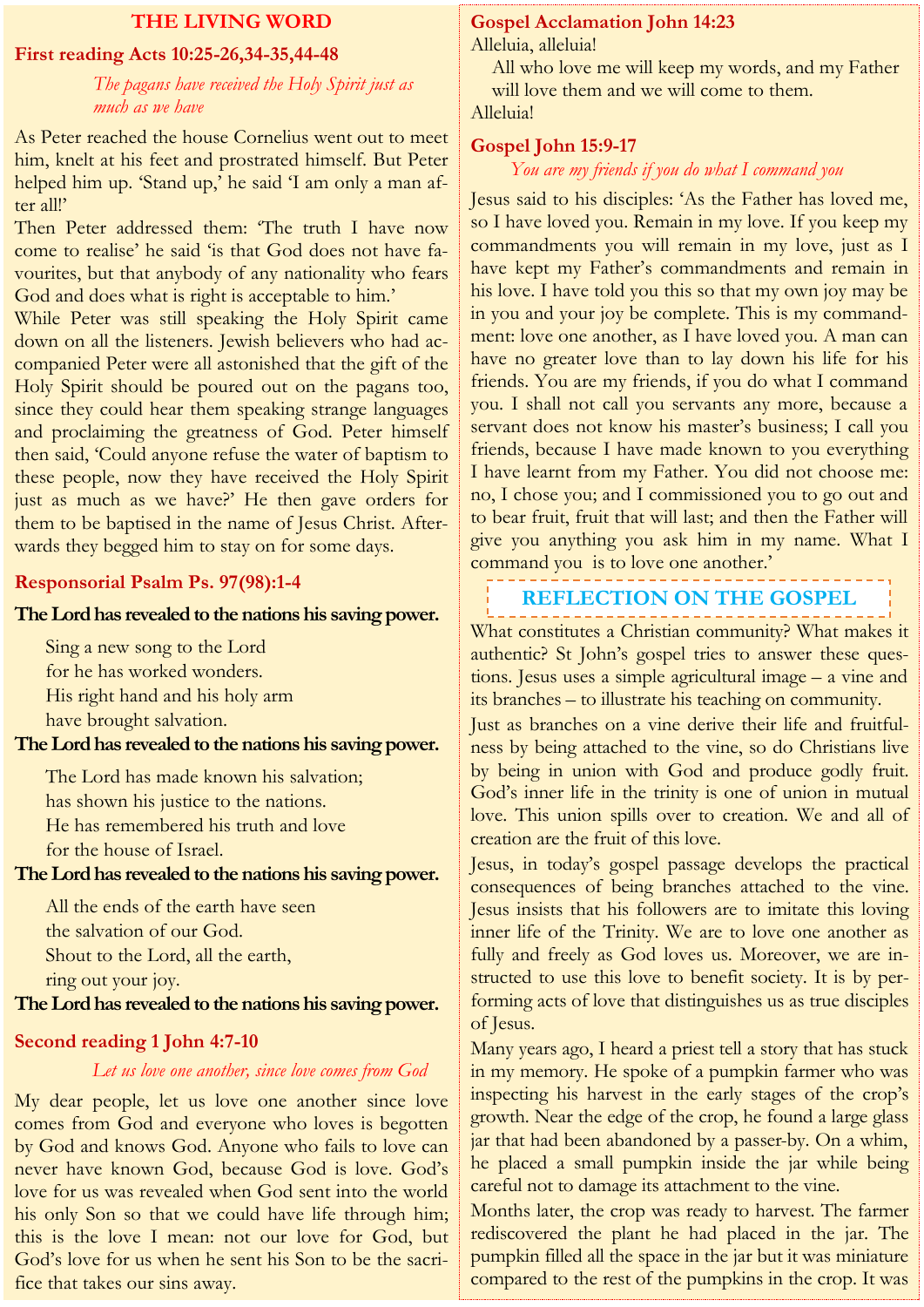unable to grow beyond the confines of its glass prison. In the gospel, Jesus reminds us that his love for us is a love that is unfettered. He gives himself totally to us. He loves us to death. He regards each of his disciples as his intimate friend. He regards this friendship as reciprocal. He expects us to love him in return and to love one another in the same unfettered way he loves us. Regrettably, we often behave like the pumpkin in the glass jar. We remain connected to the vine, but we allow external circumstances and the cares of life to constrict our growth in love.

Jesus' generous love for us both inspires and calls us to allow love to grow to full maturity in us. It asks us to put aside any obstacle that chokes the expression of God's love. It tells us that Christian community is the place where unrestrained love is given, received and put into practice. We are his chosen friends but only if we do what he commands us: to love one another without reserve.

# **By Michael Gilbert CSsR**

# **OBJECTIVES AND INITIATIVES OF 'AMORIS LAETITIA FAMILY' YEAR**

The "*Amoris Laetitia* Family" Year (March 19, 2021- June 26, 2022) has five objectives, pointed out the Dicastery for the Laity, the Family, and Life on December 27, 2020. "To spread the Document's content," "to proclaim that the Sacrament of Marriage is a gift," to render families actors of the family pastoral," "to make young people conscious of the importance of formation to the truth of love and of the gift of oneself," "to broaden the gaze and action of the family pastoral . . . so as to include spouses, children, young people, the elderly and situations of family fragility."

Among the "initiatives" already planned, is a "day for grandparents and elderly people," but also a Forum in June 2021, and ten videos of Pope Francis on the Document, testimonies of handicapped people, pastoral proposals, preparatory catecheses for Rome's 10th World Meeting of Families in June 2022.

The Dicastery quotes first of all the Post-Synodal Document: "The Christian proclamation concerning the family is truly good news" (*Amoris Laetitia*, 1).

# **Opening and Closing**

Pope Francis will open the "*Amoris Laetitia* Family" Year on March 19, 2021. On that day the Church will celebrate the fifth anniversary of the publication of the Apostolic Exhortation *Amoris Laetitia* "on the beauty and the joy of family love." He will close it on June 26, 2022, on the occasion of the  $10<sup>th</sup>$  World Meeting of Families in Rome.

This is how the organizing Dicastery explains the "project." The "*Amoris Laetitia"* Year is an initiative of Pope Francis, which intends to touch the world's families through different proposals of a spiritual, pastoral and cultural nature, able to be implemented in parishes, dioceses, Universities, Ecclesial Movements, and family Associations."

"The pandemic experience has made evident the central role of the family as domestic Church and the importance of community links between families, which make the Church a "family of families" (*AL* 87)," underscores the Dicastery.

This is why the family "merits a year of celebrations because it is placed at the center of the engagement and care of the whole pastoral and ecclesial reality."

# There are five objectives:

"1. **To spread the content of the Apostolic Exhortation** *Amoris Laetitia,"* to have people experience that the Gospel of the family is a joy that fills the heart and our whole life" (*AL* 200). A family that discovers and experiences the joy of having a gift and of being a gift to the Church and the society, "can become a light in the darkness of the world" (*AL*66). And today the world is in need of that light!

"2.**To proclaim that the Sacrament of Marriage is a gift** and that it has in itself a transforming power of human love. To this end, it is necessary that Pastors and families walk together in pastoral co-responsibility and complementarity between the different vocations in the Church (cf.AL 203).

"3.**To make families protagonists in the Family Pastoral**.To this end, "an effort of evangelization and of catechesis directed to the heart of the family" (AL 200) is necessary because a disciple family also becomes a missionary family.

"4. **To sensitize young people** to the importance of being formed in the truth of love and in the gift of oneself with initiatives dedicated to them.

"5.**To broaden the gaze and action of the family pastoral** so that it becomes transversal to the family, to include the spouses, the children, the young people, the elderly and situations of family fragility."

# **Initiatives and Resources**

"1. **Forum "Where are we with Amoris Laetitia? Strategies for the implementation of Pope Francis' Apostolic Exhortation,"** from June 9 to 12, 2021, with leaders of the family pastoral of Episcopal Conferences, and international family Movements and Associations.

"2. Project "**10 Amoris Laetitia Videos**": The Holy Father will recount the chapters of the Apostolic Exhortation, with families that will give witness of certain aspects of their daily life. Every month a video will be diffused to awaken the pastoral interest of the family in the dioceses and parishes of the whole world.

"3. #**IamChurch: diffusion of some video testimonies** on ecclesial leadership and the faith of handicapped people.

"4. To walk as a family":**12 concrete pastoral proposals** to walk as a family inspired byAmoris Laetitia.

"5. In view of the 10th World Meeting of Families in Rome in 2022, the dioceses and families of the whole world are invited to spread and reflect further on the **catecheses** that will be made available by the diocese of Rome and to engage in ad hoc pastoral initiatives.

"6. Celebration of a day for **grandparents and elderly people."**

"Tools of family spirituality, of formation and pastoral action in preparation for marriage, education to affection of young people, on the sanctity of spouses and families that live the grace of the Sacrament in their daily life, will be diffused," adds the same source.

In addition, the Dicastery announces that international "University symposiums will be organized to explore the content and the implications of the Apostolic Exhortation in relation to the topical questions that affect families of the whole world"

**Translation by Virginia M. Forrester**